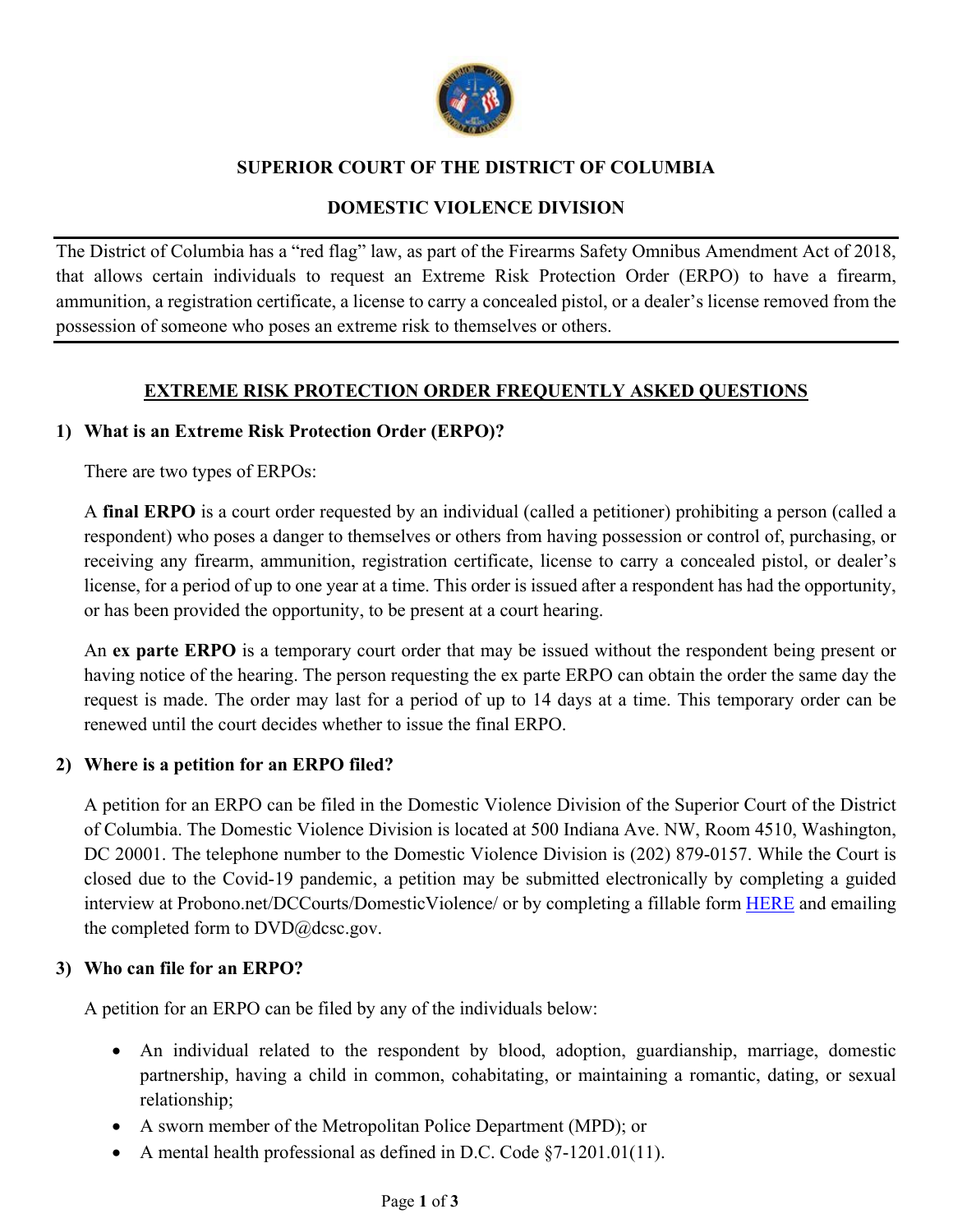### **4) Is there a filing fee?**

There is no fee to file this petition.

### **5) What must be submitted in order to file?**

The petitioner must complete a form called a petition. The petition can be obtained in the Domestic Violence Division Clerk's Office or on the Domestic Violence Division's website. . The Petitioner must state facts to support the claim that a respondent poses a significant danger of causing bodily injury to self or others by having possession or control of, purchasing, or receiving any firearm or ammunition.

### **6) Can someone request a search warrant along with an ERPO?**

Yes.

### **7) When is the first hearing?**

If the petitioner is seeking an ex parte ERPO, an emergency hearing will be held on the same day that the request was made (if possible). Otherwise, the hearing will be held on the next business day.

If the petitioner does not request an ex parte ERPO, the final ERPO hearing will be scheduled within 14 days.

#### **8) What will happen at a hearing?**

At a hearing for a final or ex parte ERPO, the judge may ask questions about the petition and take evidence to decide whether the respondent poses a significant danger to themselves or others.

#### **9) Who will serve the petition and supporting documentation?**

A sworn member of MPD will personally serve the petition, notice of hearing, and ex parte ERPO (if one is issued) on the respondent. The respondent may also be personally served in court.

#### **10) What happens if MPD is unable to serve Respondent?**

If MPD cannot personally serve the respondent within seven (7) days after receiving an order from the court, MPD must notify the petitioner. The hearing may be rescheduled to give MPD more time to serve the petition.

#### **11) What should the petitioner bring to court?**

If available, the petitioner should bring any appropriate exhibits, affidavits, and documents that support the information on the petition. The petitioner may also bring witnesses to support the petition.

## **12) Can someone file a petition for a Civil Protection Order and an ERPO at the same time?**

Yes.

#### **13) Can a mental health professional file a mental health case and request an ERPO at the same time?**

Yes.

## **14) What can a respondent do if served with a petition for an ERPO?**